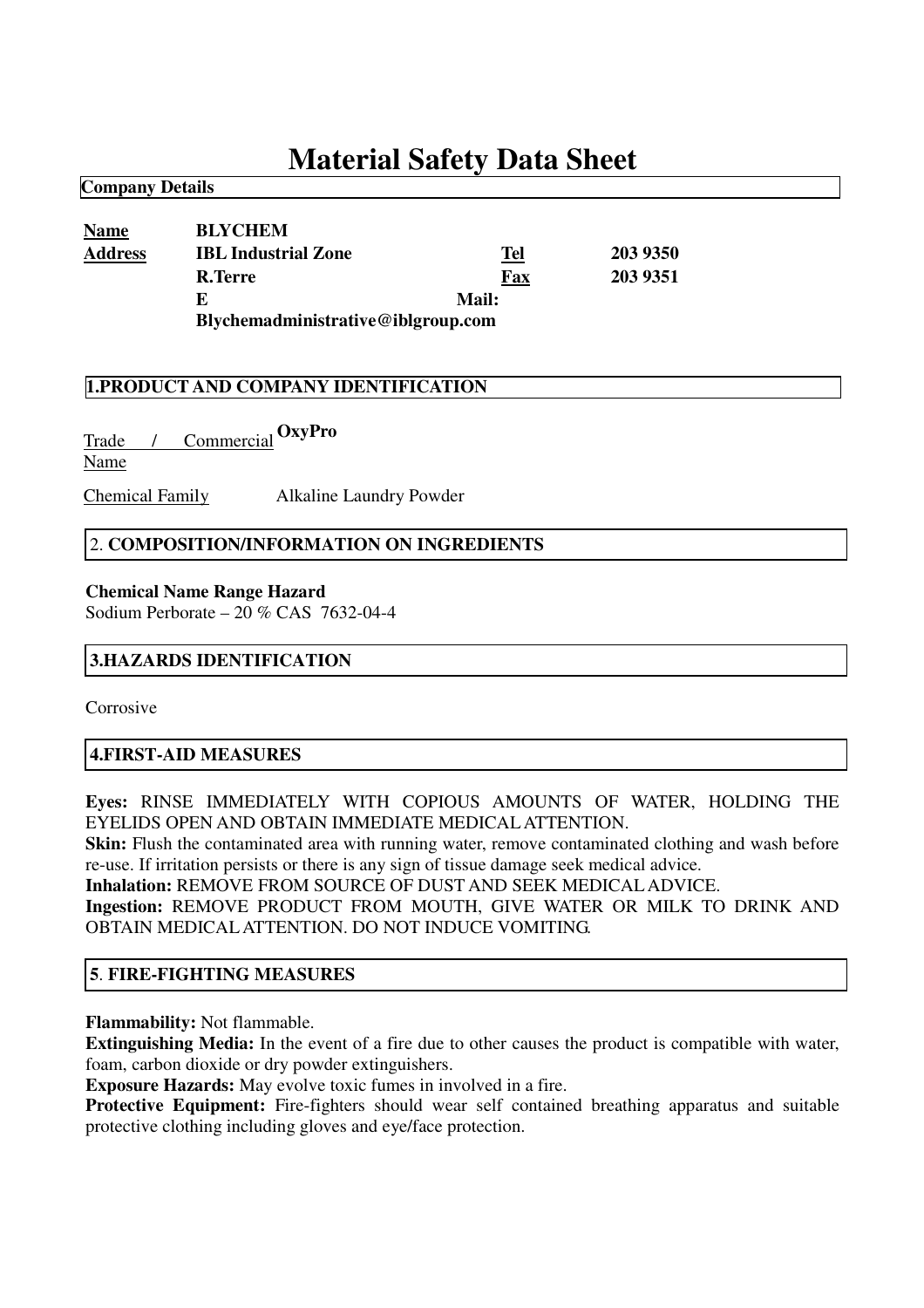# **6**. **ACCIDENTAL RELEASE MEASURES**

**Protection of Personnel:** Wear suitable protective clothing including gloves and eye/face protection. **Method of Disposal:** Hose away with plenty of water diluting to at least 1% w/v (10g/litre) unless this would contaminate a water course or vegetation in which case either collect, dilute as earlier and pour down a waste-water drain (foul sewer) or absorb onto dry sand or similar material and dispose of safely as commercial waste.

## **7. HANDLING AND STORAGE**

**Handling:** Wear suitable gloves and eye/face protection. **Storage:** Store in original containers in a cool, dry place.

## **8**. **EXPOSURE CONTROLS / PERSONAL PROTECTION**

**Eyes:** When handling neat product or concentrated solutions wear eye/face protection.

**Hand:** Use rubber gloves resistant to alkalis.

**Skin:** Wear normal work wear overalls with rubber or plastic apron when handling the neat product. **Respiration:** Respiratory protection is normally only required in the event of a spillage or during product disposal.

# **9. PHYSICAL AND CHEMICAL PROPERTIES**

**Appearance:** White powder **pH:** Alkaline **Solubility:** Soluble in water. **Fluorescer:** Positive **% Phosphates:** ca. 15

## **10. STABILITY AND REACTIVITY**

Avoid extremes of temperature. Keep away from acids.

# **11. TOXICOLOGICAL INFORMATION**

**Eyes:** Corrosive – causes burns. **Skin:** Corrosive – causes burns. **Inhalation:** Corrosive. **Ingestion:** Corrosive

## **12. ECOLOGICAL INFORMATION**

The only potential hazard is from the alkalinity of the product.